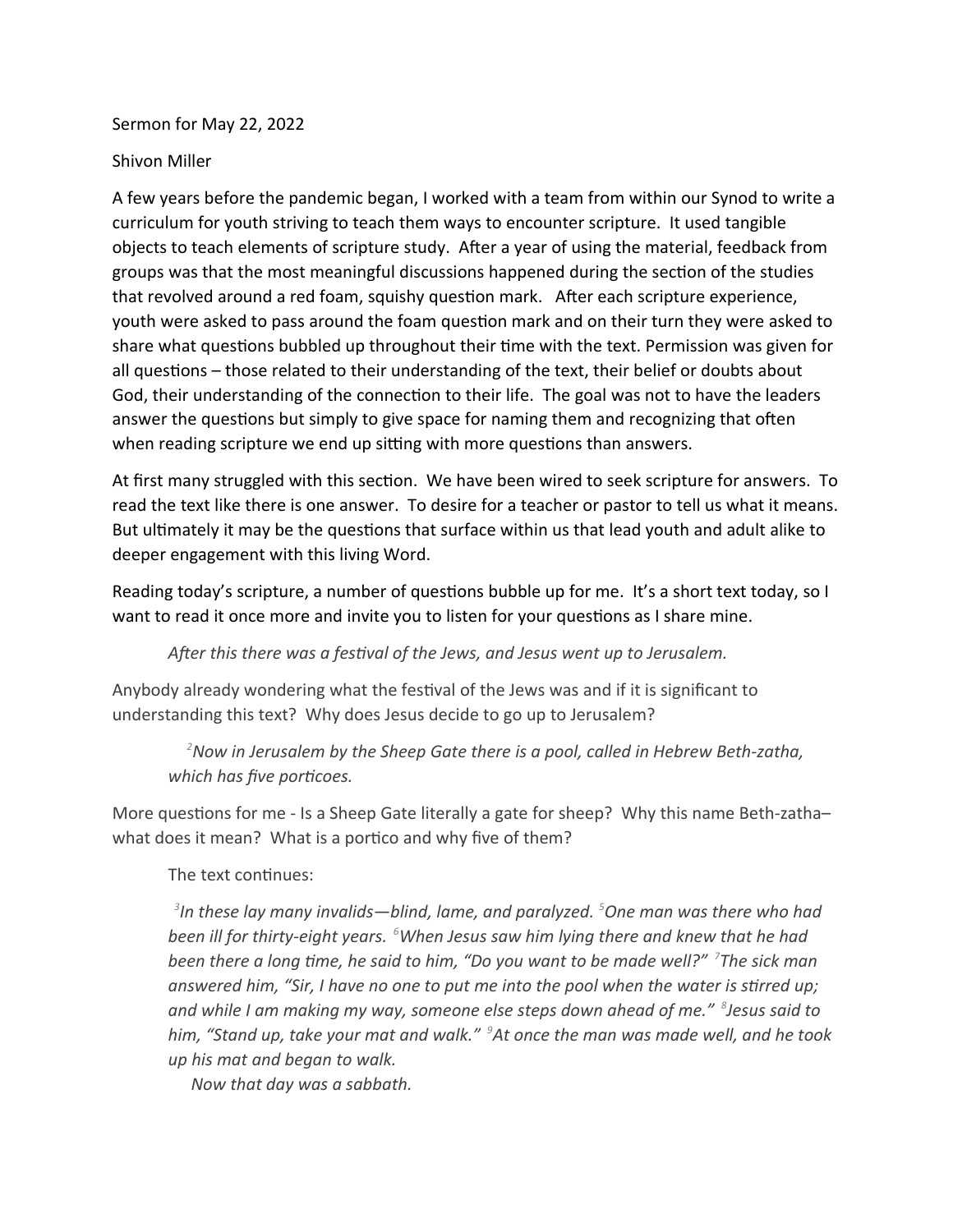Endless questions:

Why do people come and lay at this pool?

What has this man been ill with for thirty-eight years?

If he isn't able to pull himself to the pool – how did this man come to be at the gate in first place? If he could get to the gate – why not to the pool?

Out of all the people at the pool – why does Jesus see this man, know he has been there a long time and choose to engage him?

Why does Jesus begin by asking this man "Do you want to be made well?"- is that not assumed after 38 years of being ill and being found waiting at this pool?

What is the significance of the water "stirred up"? Why do people look for healing in these waters?

Why has no one helped put the man in the pool?

Why is there a need to be first – is there only room for one at a time?

Why does Jesus insist the man take his mat with him when he stands and walks?

Is it simply Jesus' words that enable this man to walk again?

Why on the Sabbath day?

What questions pull at you?

I am drawn to wondering about this man - able to reach the gate but not the pool. How often does healing seem just out of reach? In this pandemic, every time we begin to think we may reach the waters, we find we are still back at the gate. How often do we quit instead of continuing the hard work of healing?

I am drawn to wondering why this man had no one who would carry him the whole way to the pool. Are others so focused on their own need for the waters that they step right over him on the way, rush to beat him as to not lose their own chance? Where is the community that chooses to see people instead of walking by, that is *unwilling* to leave people suffering just out of reach of healing? Who is waiting for someone to walk with them all the way to the waters?

I am drawn to wondering why people came to believe that it is the pool that will provide healing in the first place? This is the first time I read this text and realized that the man's healing ultimately has nothing to do with the stirred up waters. Jesus does not come along and help the man get into the pool, he simply says "Stand up, take your mat and walk." The healing does not come from the source the man expected but rather from Christ alone. How often are